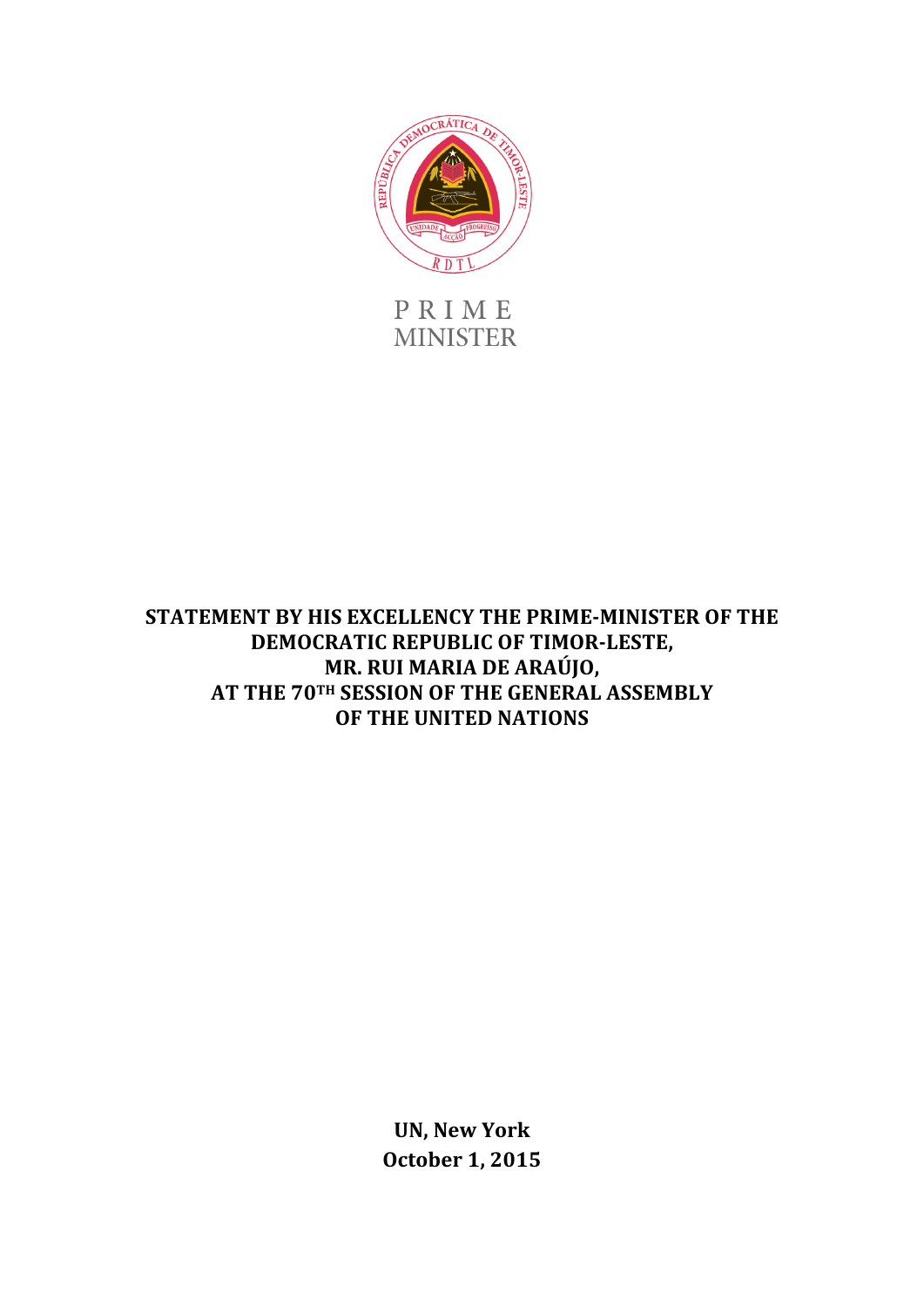Your Excellency, Mr. President of the General Assembly of the United Nations Your Excellency, Mr. Secretary-General of the United Nations Your Excellencies, Heads of State and Government Ladies and Gentlemen.

It is with the utmost pleasure that I address this prestigious Organization today. It is my privilege to take this podium for the first time in this General Assembly, particularly because the Member States are together celebrating its 70<sup>th</sup> anniversary.

This is undoubtedly a historical moment in the life of the United Nations, when we can celebrate and honestly reflect on the principles and the spirit that were at the genesis of this Organization, as well as the failures and successes over these 70 years. These failures and successes are intimately associated with various world events, including the establishment of the Democratic Republic of Timor-Leste, whose status as a sovereign State was internationally recognized on May 20, 2002.

Nonetheless, the world has changed dramatically since the United Nations Charter was signed seven decades ago, in 1945. Today we are an Organization with 193 Member States, many of which formed after the end of World War II.

The world in the  $21^{st}$  century is marked by a combination of complexities, challenges, and different opportunities that require coordinated action by the States. While in the 1940s we already had the audacity to proclaim that "no country is an island," this adage becomes even more real in our own century, with the advances in communication and transportation technologies that transform our world into a globalized village in which distance and location are no longer impediments to the interaction among peoples and States. This requires from us a stronger commitment to understanding and cooperation as a means to better capitalize on the potentials and to minimize the adverse risks of this new reality.

Our commitment to the principles of the United Nations Charter and the multilateral system thus constitutes an indispensable element in the interactions of humanity in our century.

Today, we must again reaffirm our commitment to "protecting future generations from the scourge of war" and reiterate our "faith in fundamental human rights," with dignity and equality for all. We must strengthen our commitment to justice and respect for all obligations that emanate from Treaties and international law to promote "social progress and better living conditions with greater liberty."

These ideals are the pillars of this Organization and have guided its work since its foundation but we must acknowledge that they have yet to respond to the aspirations of all peoples in all nations of the world. This is an opportune moment to renew our efforts toward fulfilling these principles. To this end, the United Nations need a reform that will allow it to respond to the challenges emerging from the new circumstances of our century.

Reforming the Security Council has been pointed out as one of the requirements to make the Council more representative and balanced.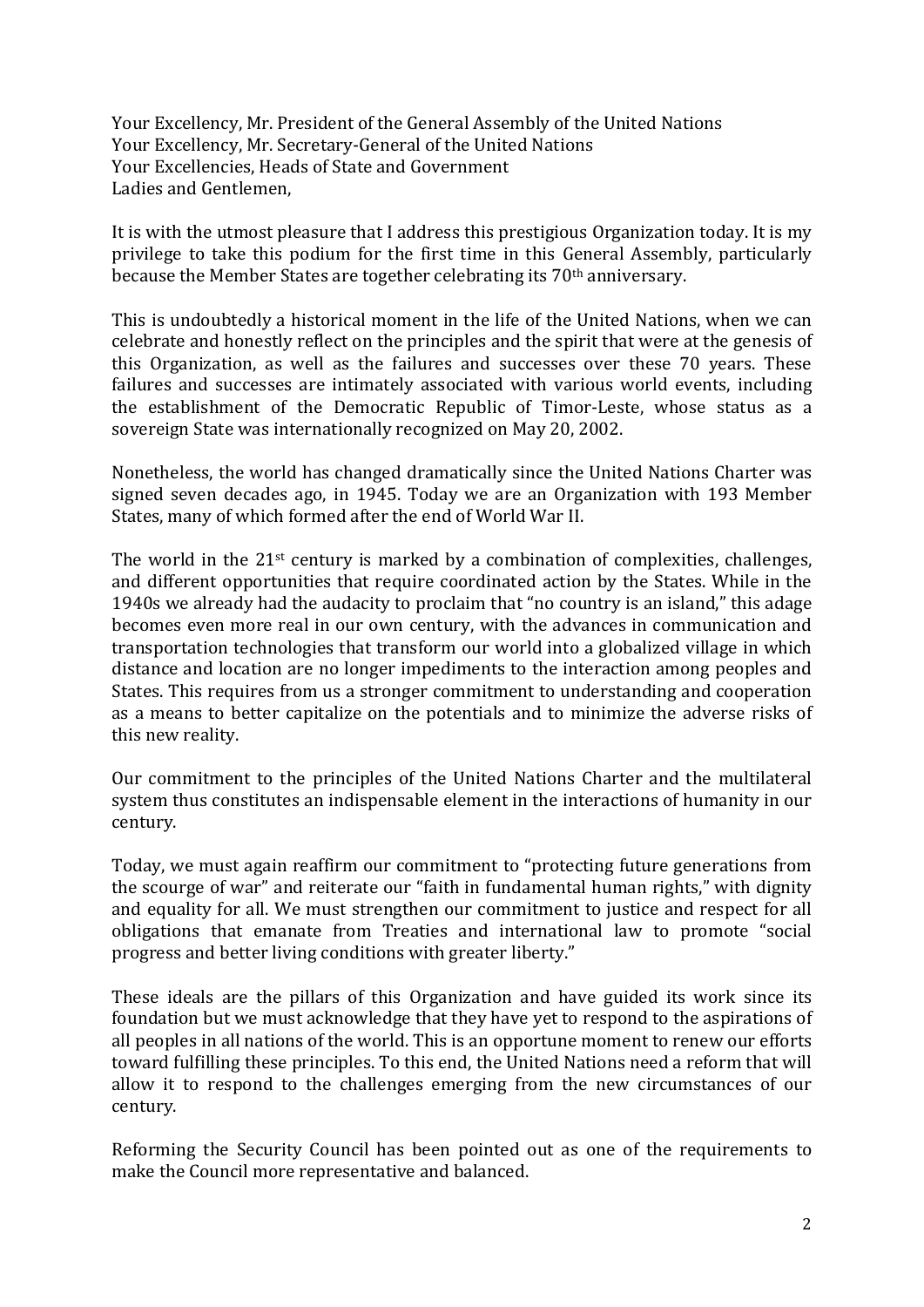Improving the system is the only way for us to be prepared for the long journey ahead toward fulfilling and honoring the promise of peace, security, and human rights for all.

A few days ago, we all met to launch the 2030 Agenda for Sustainable Development. Through the change imprinted on this new agenda, we have redefined the pillar of development of the United Nations and reoriented the planet toward sustainable development. The dynamic of change must now focus on the other pillars of this Organization, which are peace and security, and human rights.

Mr. President of the General Assembly Ladies and gentlemen,

The United Nations Organization was born out of the need for the various States to pursue closer relations and work together in a world dismayed and marked by the shards of war. Conflicts and violence continue to ravage the world, and millions of people continue to be forced to abandon their homes and countries. We currently have the largest number of refugees since World War II. And estimates indicate that this number should increase. In addition to these refugees, there are many other people who migrate in search of better opportunities.

We are seeing thousands of people arriving in Europe every day, trying to escape threats to their lives, which they face in the conflict zones in Syria, Iraq, and Afghanistan, among several other countries. It is crucial that we bear in mind that we must provide those who are forced to flee persecution and armed conflict with the protection to which they are entitled under international law. We cannot forget that crises, wherever they crop up, can drag on and spread indiscriminately, affecting the economy, social life, peace and stability in the regions and in the world.

Notwithstanding the progress achieved since the establishment of the United Nations in 1945, we must acknowledge that there remains much to do and fulfill. Conflicts and crises still persist in Africa, the Middle East, Asia, Europe, and the Americas. The Saharawi, Palestinian, and many other peoples continue to be denied their fundamental rights.

When there is disagreement, leaders must recognize that dialog is a means to an end. Timor-Leste is particularly pleased with and congratulates the United States of America and the Republic of Cuba for their reestablishment of diplomatic relations, and wishes that a frank and open dialog may quickly lead to the removal of impediments to economic, financial, and trade relations.

Mr. President of the General Assembly, Ladies and gentlemen,

New and different threats to peace, security, and human rights have emerged since the creation of the United Nations. Terrorism, organized crime, and extreme violence are new obstacles to international peace and security. The United Nations and the international community must adapt to these new threats in order to ensure a process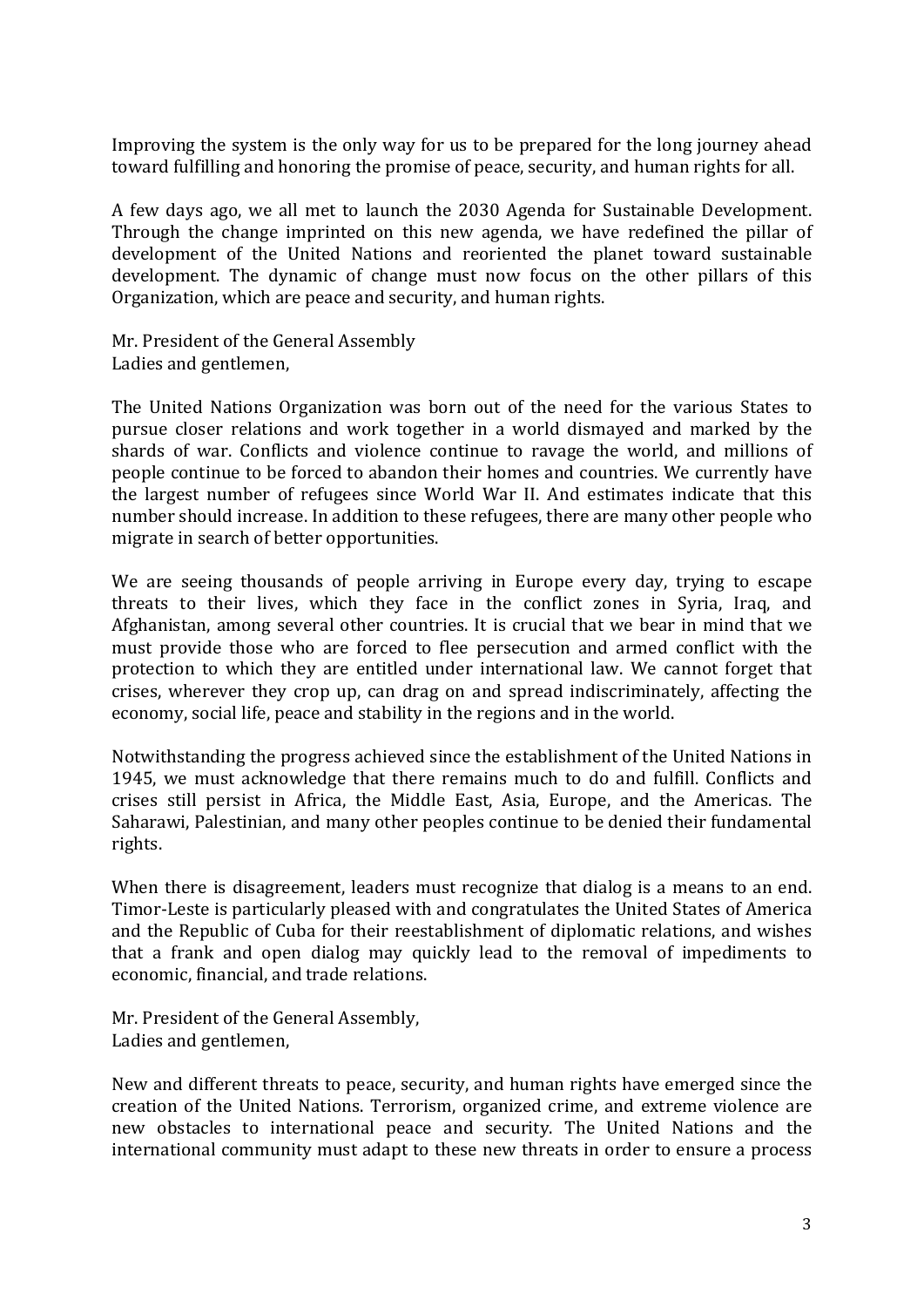to build peace and to build an inclusive, responsible, and transparent State with a view to achieving lasting peace.

Another challenge, which may not appear as constantly in the social media but equally affects us, is climate change, and the international community is approaching a moment of decision in this regard. The discussions that will take place at the end of this year in Paris must produce universal, ambitious, and legally binding results.

It is time to act with respect to climate change!

The whole world is advancing toward a consensus that recognizes the urgency of combating climate change, including citizens, civil society, and religious leaders, as seen in the message conveyed by His Holiness Pope Francis and the declaration by Muslim leaders, underscoring our moral duty to protect those who are most vulnerable and to care for the planet we inhabit.

We also know that the impacts of climate change are even more pronounced in developing small island States, which are on the frontlines of this struggle. Our neighboring islands in the Pacific have been assailed by the same storms and by an increase in the number of natural disasters, which are compounded, as if they were not enough, by soil erosion and the rise of sea levels.

Mr. President of the General Assembly, Ladies and gentlemen,

Timor-Leste has been a part of the community of nations for thirteen years and is ready to roll up its sleeves, leverage its national experience, and contribute to the international community.

We are a voung nation but this has never been nor will it ever be a reason for us to ignore events and realities of the world we share. We officially announce our desire to join ASEAN, boost progress in fragile States through the G7+ group, and adopt the international mechanisms for the promotion of peace, democracy, justice, and human rights. 

We have served in the presidency *pro tempore* of the Community of Portuguese-Speaking Countries since 2014. We wish to instill a new dynamic in this Community of sister nations and bring it to the forefront of economic globalization and investment opportunities that may be brought to bear to improve the living conditions of our peoples and also to contribute to the development, peace, and stability of the peoples of the world.

We had the opportunity to share our experience with other brotherly countries and peoples, such as Guinea-Bissau, São Tomé & Príncipe, and the Central African Republic.

Timor-Leste's participation on the stage of international politics reflects our conviction regarding the importance of solidarity, mutual respect, and cooperation for a better world.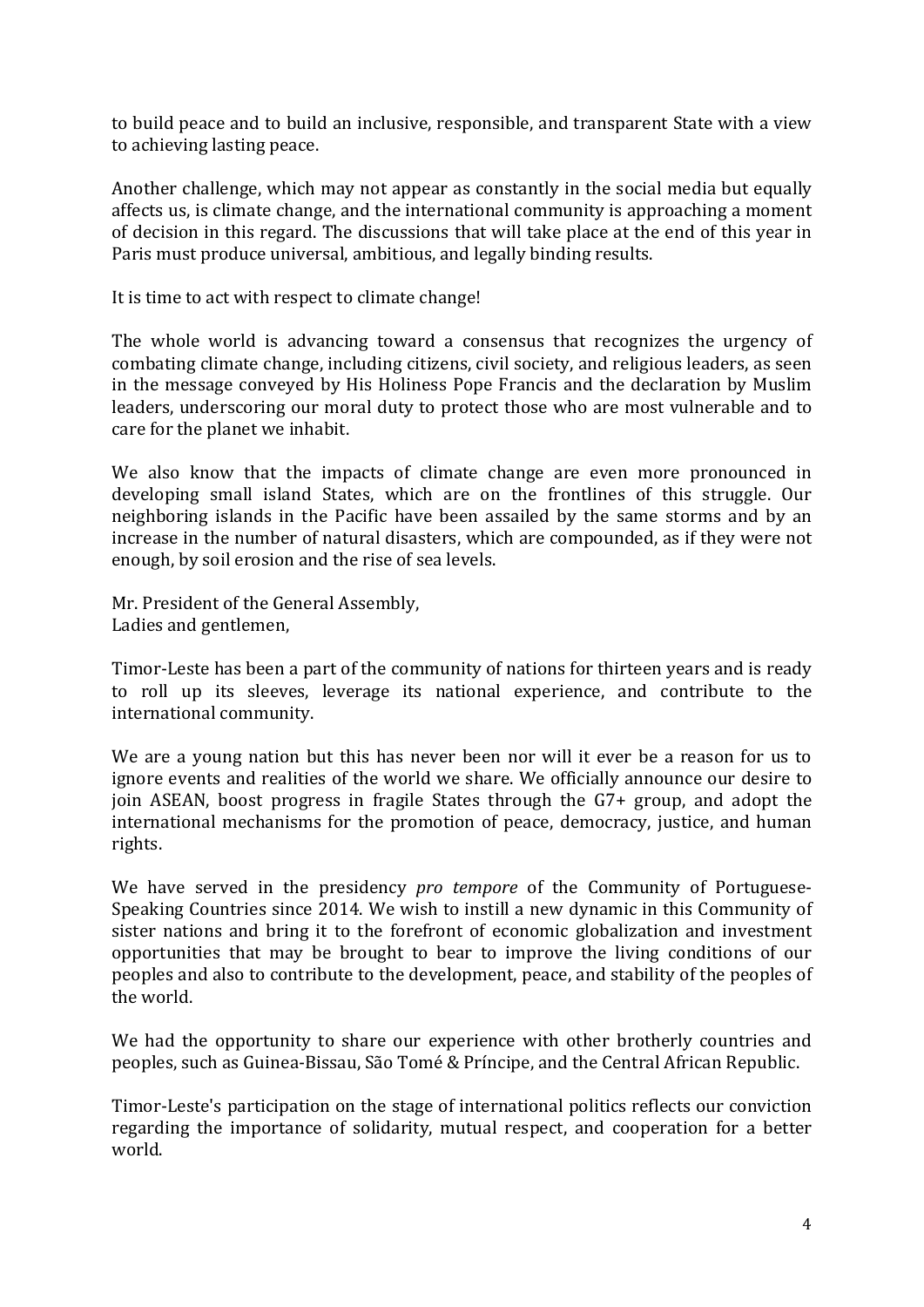We have also undergone a government transition recently. After many years at the helm of our country, our historical leadership, among which the former Prime Minister Xanana Gusmão and former President of the Republic Dr. José Ramos-Horta here present, understood that Timor-Leste lacked a model of inclusive democracy. This democratic inclusion, which gave origin to the current VI Constitutional Government, was achieved in a peaceful and dignifying manner. The Government that I am honored to lead is committed to preserving the previously achieved peace and stability, as well as advancing the efforts of previous Governments in fostering growth and development in our country and the well-being of our people.

However, the road ahead for the Timorese is still long and arduous. In addition to further building our institutions and promoting sustainable development, the national consensus in Timor-Leste is that we must work toward the full assertion of our national sovereignty under international law and standards. And this full assertion of our sovereignty includes the demarcation of our maritime borders with our two great neighboring nations: Indonesia and Australia. As a matter of principle, Timor-Leste resorts to negotiations pursuant to international law and standards and, when dialog fails to resolve disagreements, our country chooses to use international conflictresolution mechanisms.

Though small, Timor-Leste has also contributed to the development of nations. The recent report of the High Level Independent Panel on Peace Operations, chaired by former President José Ramos-Horta, proposed fundamental shifts for the future of peace operations, which will impact the lives of many thousands of people.

The four major shifts proposed by the Panel help to enhance the credibility, relevance, and legitimacy of the United Nations, making it effective in preventing and resolving conflicts, peacemaking and peacekeeping, so peoples may live in security and freedom.

Mr. President of the General Assembly, Ladies and gentlemen,

Over the last three years, we have witnessed an unprecedented effort on the part of the Member States of the United Nations and the community in general to redefine our approach to sustainable development.

The 2030 Agenda for Sustainable Development embodies a remarkable balance of interests and priorities with a set of goals that are profoundly interlinked and indivisible. 

Timor-Leste is particularly pleased with the inclusion of Goal 16, which strengthens the essential elements of peace, justice, and institutions. We know from our own experience that these elements are crucial to our joint commitment "not to leave anyone behind" on our path toward sustainable development. Goal 16 is the basis for a truly inclusive agenda and, together with Goals 5 and 17, serves as the cornerstone for the achievement of the other goals. Timor-Leste is committed to working with other countries and development partners, and sharing what little we have to implement these and other sustainable development goals.